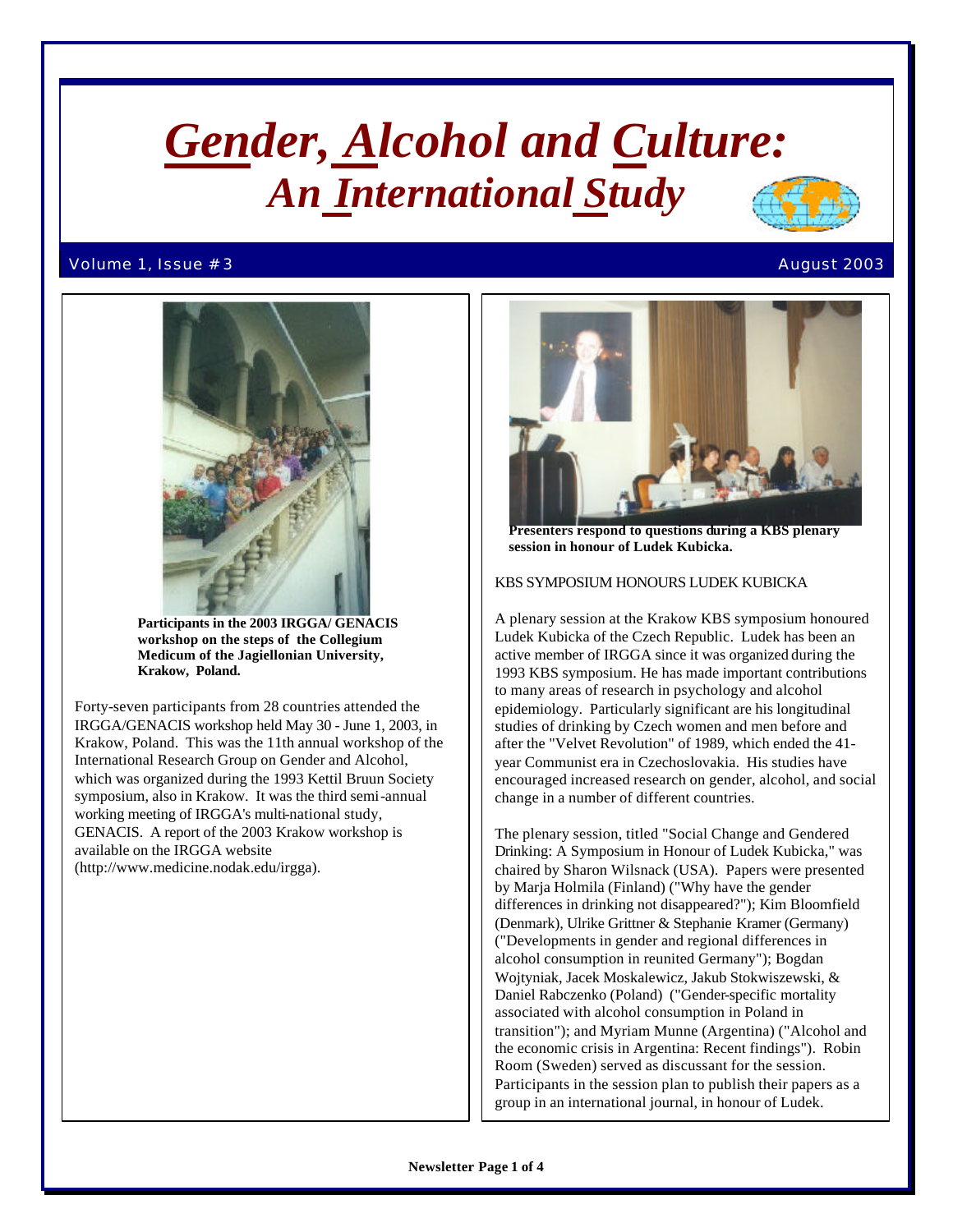# **Proposed Articles from GENACIS Analyses**

The following is a list of article proposals, by work area, generated at the workshops at the GENACIS meeting in Krakow, May 30-June 1, 2003. Where lead authors were mentioned, their names have been underlined. Please send any additions or corrections to this list to Stephanie.kramer@medizin.fu-berlin.de.

# Drinking Patterns (Pia Mäkelä, Tom Greenfield, UND group)

- 1. EU drinking patterns/descriptive. Pia Mäkela, Francois Beck & Stephane Legleye, Gerhard Gmel, Ulrike Grittner, Ronald Knibbe, Giora Rahav
- 2. 2a) EU drinking patterns + contexts. Salme Ahlström, Heli Mustonen, Zsuzsanna Elekes, Ronald Knibbe, Pia Mäkelä

2b) GENACIS drinking patterns + contexts (Compare to No. 5). Tom Greenfield, Sylvia Kairouz

- 3. GENACIS descriptive / prevalence overview paper. Sharon Wilsnack, Arlinda Kristjanson, Tom Greenfield, Siri Hetige, Richard Wilsnack, Nancy Vogeltanz-Holm, Pia Mäkelä, Hildigunnur Olafsdottir, Giora Rahav, Juan Carlos Valderrama, Maria Elena Medina-Mora, Martha Romero
- 4. Methodological comparison of drinking measures (GF vs. QF) (Do measures produce different results by gender and age?). Gerhard Gmel, Kate Graham, Ronald Knibbe, Ludwig Kraus
- 5. Methodological issues in measuring and interpreting drinking contexts. Tom Greenfield, Andrée Demers, Sylvia Kairouz, Ronald Knibbe, Heli Mustonen, Robin Room, Juan Carlos Valderrama
- 6. Between- and within-country variation in drinking. Tom Greenfield, Ladislav Csemy, Giora Rahav, Richard Wilsnack
- 7. Positive experiences of drinking. Karin Helmersson Bergmark, Myriam Munné, Moira Plant
- 8. Abstinence. Robin Room, Francois Beck, Tom Greenfield, Siri Hettige, Florence Kerr-Correa, Ludwig Kraus, Myriam Munné, Giora Rahav, Richard Wilsnack
- 9. How much drinking is OK? Myriam Munné, Karin Helmersson-Bergmark, Stephanie Kramer, Moira Plant, Tom Greenfield
- 10. Reasons for abstaining. Kate Graham, Siri Hettige, Akanidomo Ibanga, Myriam Munné, Isidore Obot, Bedel Sarbayev
- 11. Intoxication (later paper). Karin Helmersson Bergmark
- 12. Distribution of alcohol consumption. Zofia Mielecka-Kubien

Drinking Problems (Ronald Knibbe and Isidore Obot)

- 1. Alcohol-related aggression as part of a constellation of alcohol-related problems (family, work, and other problems). Kate Graham, Sharon Wilsnack and UND group, Sylvia Kariouz
- 2. Alcohol consumption and problems. Nancy Vogeltanz-Holm, Isidore Obot, Maristela Monteiro
- 3. Lucky drinker. Andrea Hegedus, Zofia Mielecka-Kubien, Nancy Vogeltanz-Holm, Ludwig Kraus
- 4. Informal controls/pressure. Marja Holmila, Ronald Knibbe, Robin Room
- 5. Psychometrics. Sylvia Kairouz, Nancy Vogeltanz-Holm, Kate Graham, Ludwig Kraus, Gerhard Gmel
- 6. Hazardous drinking score. Robin Room
- 7. AUDIT in a European context. Ronald Knibbe, Isidore Obot, Maristela Monteiro
- 8. Interrelationships among alcohol problems. Kate Graham, Sylvia Kairouz, Sharon Wilsnack
- 9. Interest group on mental health. Florence Kerr-Correa, Andrea Hegedus, Moira Plant, UND group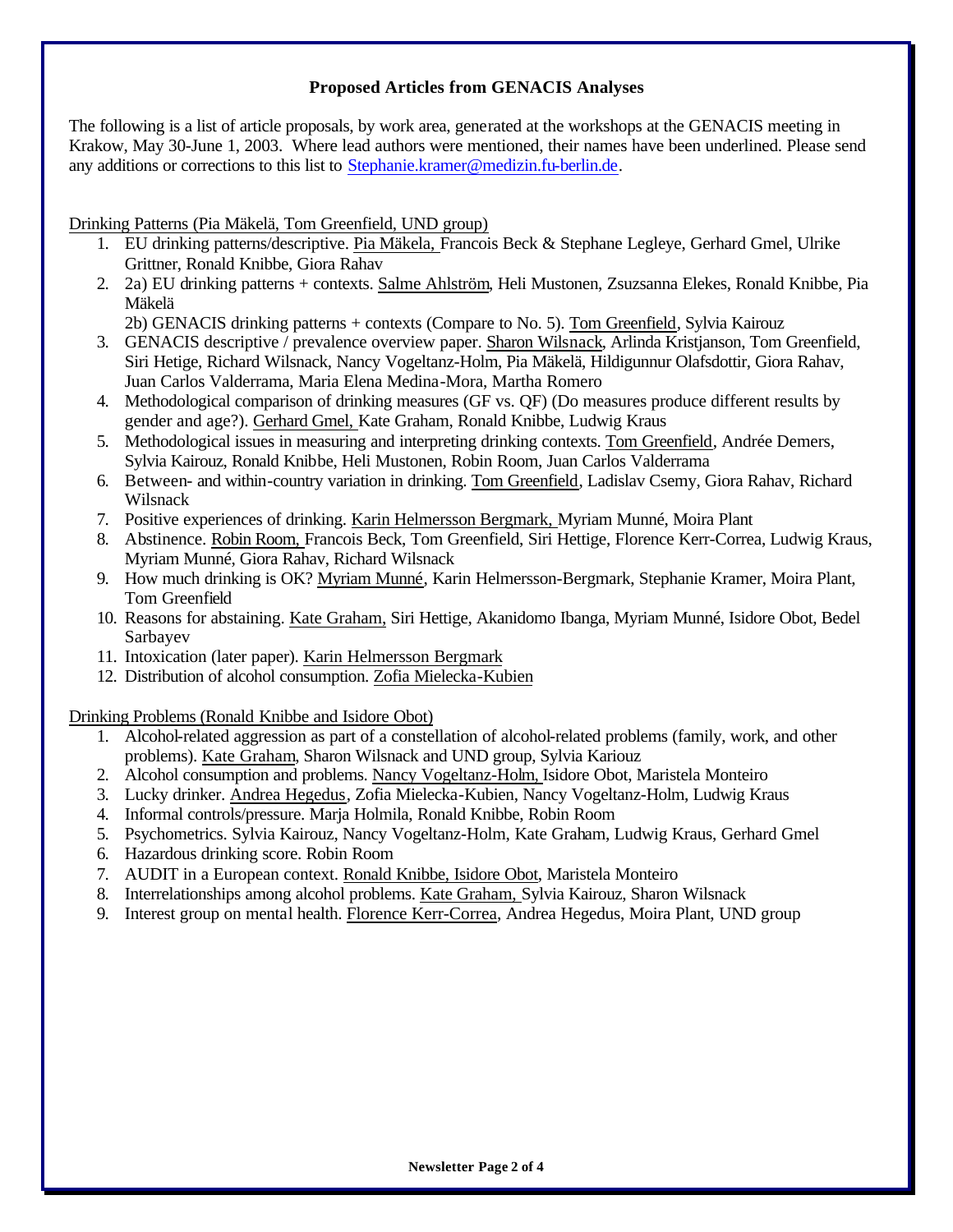Alcohol-Related Violence (Karin Helmersson Bergmark and Kate Graham)

- 1. Prevalence of violence, aggression and fear of violence by country/region, age, and sex. Karin Helmersson Bergmark, Kate Graham, Akanidomo Ibanga, Myriam Munné, Moira Plant, Giora Rahav, Martha Romero, Sharon Wilsnack and UND group, Shinji Shimizu, Francois Beck, Julio Bejarano, Ingeborg Rossow, Florence Kerr-Correa.
- 2. Relationship between alcohol-related aggression and drinking practices, using hierarchical linear modelling. Karin Helmersson Bergmark, Kate Graham, Akanidomo Ibanga, Florence Kerr-Correa, Moira Plant, Francois Beck, Giora Rahav, Dohnsoo Kim.
- 3. (*Moved to drinking problems work area: Alcohol-related aggression as part of a constellation of alcoholrelated problems. Kate Graham, Sharon Wilsnack and UND group, Sylvia Kariouz)*
- 4. Aspects of childhood sexual abuse (including prevalence of CSA by country, demographic correlates of CSA, and CSA variables as predictors of drinking outcomes). Jillian Fleming, Akanidomo Ibanga, Dohnsoo Kim, Myriam Munné, Moira Plant, Martha Romero, Sharon Wilsnack and UND group.
- 5. *(Moved to health and lifestyle work area: Associations between sexual violence and mental health. Florence Kerr-Corrêa)*
- 6. To be proposed at November 2003 meeting, in either drinking problems or alcohol-related violence work area: Domestic violence and negative consequences related to drinking in Asian and Western societies (2 papers). Shinji Shimizu

Sexuality and Intimacy (Louise Nadeau and Marja Holmila)

- 1. Relationship quality and drinking patterns of partner and respondent. Louise Nadeau and Sharon Wilsnack
- 2. Similarity and divergence in couples' drinking. Nancy Vogeltanz-Holm and Robin Room
- 3. Expectancies of alcohol's effect on sexuality—connections to heavy drinking, drinking-related problems, relationship quality and childhood sexual history. Jillian Fleming, Sharon Wilsnack, Karin Helmersson Bergmark, Moira Plant
- 4. Social support and drinking patterns and problems. Louise Nadeau
- 5. Cross-cultural comparison of alcohol problems in primary networks. Martin Plant, Moira Plant, Marja Holmila

Social Inequality and Social Roles (Kim Bloomfield, Gerhard Gmel and Andrée Demers)

- 1. EU chapter report on social inequality (first draft in November 2003).
- 2. EU chapter report on social roles (postponed to November 2003).
- 3. Marital status, middle age and alcohol consumption. Martha Romero, Andrée Demers, Salme Ahström, Ladislav Csemy, Gerhard Gmel, Siri Hettige, Florence Kerr-Correa, Maria Elena Medina-Mora, Giora Rahav, Bedel Sarbayev
- 4. Area income inequalities. Andrée Demers , Zofia Mielecka-Kubien, Stephanie Kramer

Health and Lifestyle (Moira Plant and Nancy Vogeltanz-Holm)

- 1. Prevalence of health and lifestyle factors and their association with alcohol consumption. Moira Plant and Nancy Vogeltanz-Holm, UND group, Andrea Hegedus, Bedel Sarbayev, Hidigunnur Ólafsdóttir
- 2. Social inequalities and health. Andrée Demers, Kim Bloomfield, Moira Plant, Nancy Vogeltanz-Holm, Gerhard Gmel, Andrea Hegedus, Sharon Wilsnack (This paper will be developed with the social inequalities group)
- 3. Health consequences by beverage type. Patrick Miller, Siri Hettige, Nazarius Mbona Tumwesigye, Moira Plant
- 4. Excessive behaviours and relation to drinking. Jillian Fleming, Moira Plant, Sharon Wilsnack, UND group

Societal-Level Predictors (Giora Rahav and Richard Wilsnack)

- 1. EU final chapter (descriptive, bivariate analyses)
- 2. Economic development, inequality and consumption patterns. Zofia Mielecka-Kubien
- 3. Inequality and welfare policy as moderators between consumption and problems
- 4. Influence of welfare and informal controls on alcohol-related violence and family problems